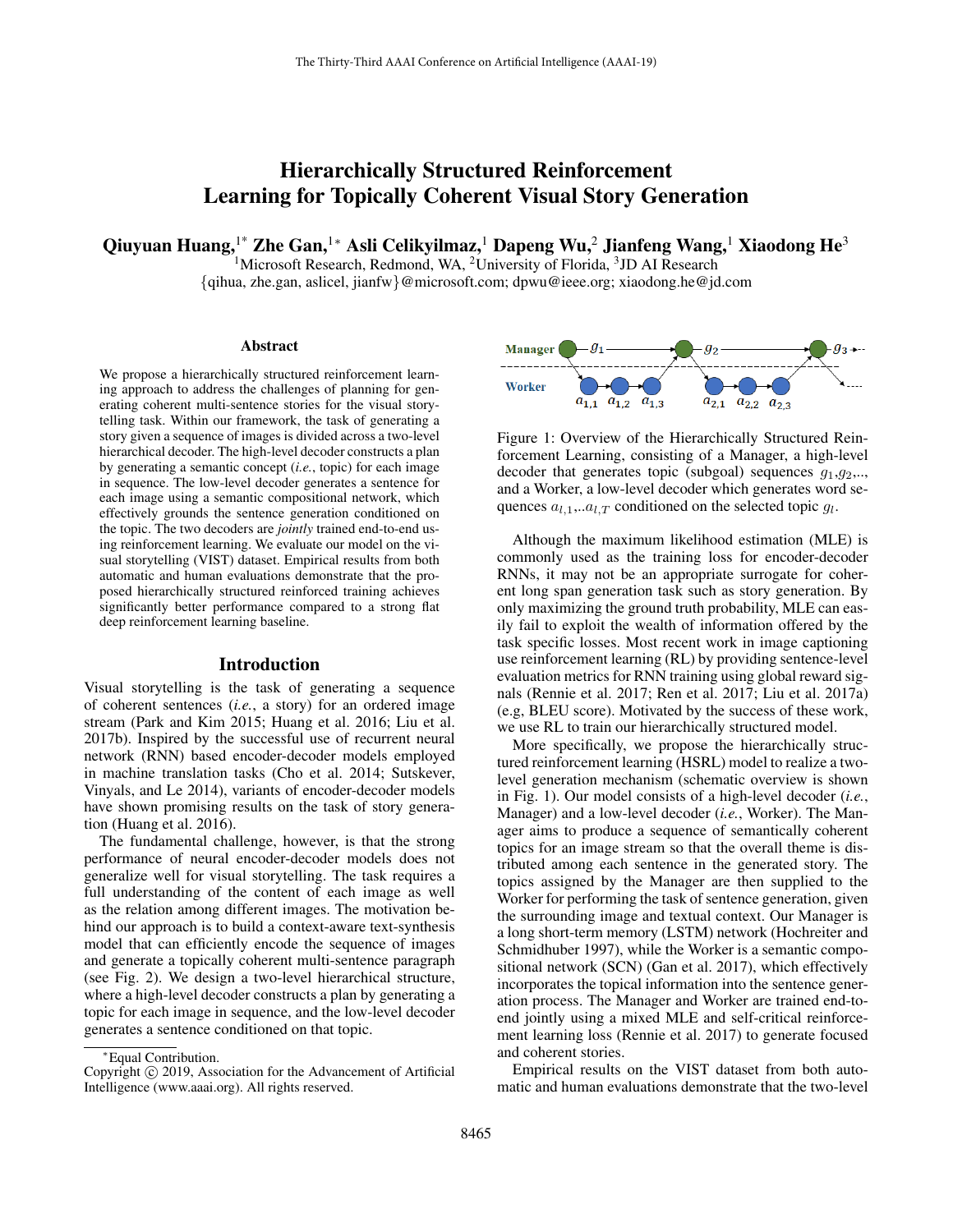

at the end of the night , the family had a great time .

#### **Interpreting Learned Topics Topic 54 (about indoor):** (i) the house was decorated for christmas (ii) the room was set up for the wedding (iii) the inside of the building was very nice (iv) the dining room was very spacious **Topic 46 (about kids & baby):** (i) little boy was excited to have his first birthday (ii) the kids are playing with a lot of fun (iii) the baby was so happy to be there (iv) my little brother is playing with his new toys **Topic 60 (about family):** (i) the family take meal together very happily (ii) the family gathered for a dinner party (iii) my family and i went to a local party (iv) the family gathered for the wedding **Topic 2 (about great time):** (i) she had a great time to cut her cake (ii) he was so happy to see his wife (iii) the family had a great time at the party (iv) the kids had a great time at the table

Figure 2: Example of hierarchically structured reinforcement learning for visual storytelling. Our model generates coherent stories by paragraph planning, *i.e.*, predicting a sequence of topics. In order to visualize learned topics, we present sentences generated from the corresponding topics in the test set. We manually assigned the topic names in this example for visual clarity.

decoder structure helps generate stories with improved narrative quality due to the control of overall thread on the generation of each sentence. Our benchmark analysis show that the hierarchically structured RL model significantly outperforms a strong flat deep reinforcement learning baseline, showing the effectiveness of paragraph planning and reinforcing the storytelling task at different levels.

## Related work

Early work on generating descriptions for images have shaped the field of image/video captioning. A typical captioning model extracts a visual feature vector via a CNN, and then sends it to a language model for generation of a single sentence caption. Most notable work includes (Vinyals et al. 2015; Xu et al. 2015; Fang et al. 2015; Donahue et al. 2015; Karpathy and Fei-Fei 2015) for image captioning, and (Venugopalan et al. 2015; Pan et al. 2016a; 2016b; Yu et al. 2016; Pu et al. 2018) for video captioning.

More recently, the field has emerged into generation of long form text with the introduction of image paragraph generation (Krause et al. 2017) and dense video captioning (Krishna et al. 2017) tasks. In this work, we focus on visual storytelling, investigating the generation of narrative paragraph for a photo stream. First initial models used sequence-to-sequence framework (Huang et al. 2016; Liu et al. 2017b), while a joint embedding model was further developed in (Liu et al. 2017b) to overcome the large visual variance issue in image streams. Later in (Yu, Bansal, and Berg 2017), the task of album summarization and visual storytelling are jointly considered. While we share the same motivation as the above previous work, all of them rely on MLE training leaving out the fundamental problems, *e.g.*, exposure bias (Bengio et al. 2015) or not optimizing for the desired objective, which we tackle in this paper.

Most recent work on training captioning and story generation has used sequence scores such as BLEU (Ranzato et al. 2016) or CIDERr (Rennie et al. 2017) as a global reward to train a policy with the REINFORCE algorithm (Williams 1992). These work mainly focus on single sentence generation using *flat* RL approaches. In contrast, our work uses a hierarchically structured RL framework for capturing higher level semantics of the story generation task.

Our hierarchically structured model is related to the HRL work (Wang et al. 2018c) for video captioning; however, they have not explored the discovery or the usage of interpretable subgoals. The main novelty of our work when compared to them is the usage of explicit topics as subgoal representations. This yields significant improvements over the baselines, as well as provides a clear semantic subgoal for the sentences to be generated. In addition, one of the other novelty of our work is the usage of the SCN as the Worker, rather than a flat LSTM. Further, we introduce new approaches for training the high- and low-level decoders together, rather than in an iterative manner.

Our work is also related to (Wang et al. 2018a; 2018b), which uses adversarial training and inverse RL, respectively, for storytelling. However, neither of them has explored modeling of an explicit paragraph planning procedure. We introduced a "plan-ahead" strategy by using learned topics and proposing a hierarchically structured RL approach.

## Hierarchically Reinforced Generation

Recent work in image captioning (Rennie et al. 2017; Pasunuru and Bansal 2017), machine translation (Wu et al. 2016), and summarization (Paulus, Xiong, and Socher 2018; Celikyilmaz et al. 2018) describe the benefits of fine-tuning neural generation systems with policy gradient methods on sentence-level scores (e.g. BLEU or CIDEr). While these approaches are able to learn a rough approximation of language when producing short sequences, they struggle on tasks involving long sequences (e.g., summaries, image paragraphs, stories, etc.). Preliminary work in introduc-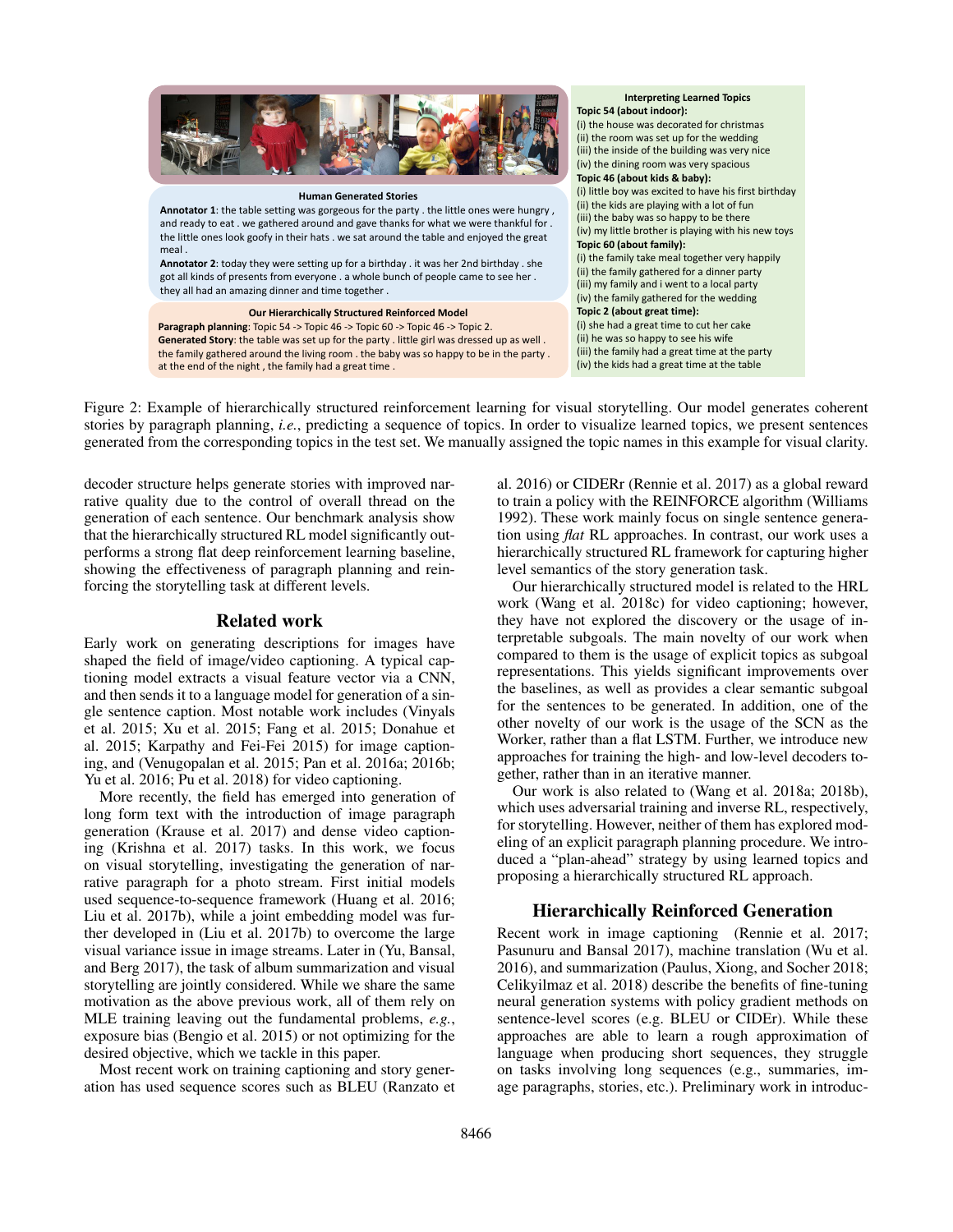

Figure 3: Proposed Manager-Worker framework. For each sequence of images, the Manager LSTM (top) generates a topic distribution  $g_\ell$ , and the Worker SCN (Semantic Compositional Network) (bottom) generates sentences word by word  $a_{\ell,t}$ conditioned on the topic distribution. Dash lines indicate copy operation where the output of one node is copied as input to the next node.

ing planning modules in a hierarchical reinforcement learning (HRL) framework has shown a promising new direction for long form generation, specifically in video captioning (Wang et al. 2018c). With hierarchies, they were able to generate coherent expressions, offering richer semantic structures and better syntactic consistency. However, they train the Manager and Worker policies alternately causing slow convergence issues for the HRL framework under the wake-sleep mode (Dayan and Neil 1996).

In visual storytelling, a latent world state is modeled by the words being generated. In this world, the scene in images, the players and the objects in it interact forming a coherent story of events. A suitable generated story must be coherent at both the *word-level*, linking words and phrases in a fluent way, and the *world-level*, describing events that fulfill the underlying topics. Motivated by this observation, we design a network that generates a plan of sequence of topics for long-form generation. These topics are used to seed low-level text generator that produce words, conditioned on the intent of the topic vector. Rather than using an alternating policy training, we train the Manager and Worker *jointly*, eliminating the problems of objective function balancing and slow convergence.

Building a sentence generator with a simple LSTM would not be sufficient to capture the linguistic features that are induced by the generated high level topics. A sentence generator that can provide an explicit semantic control over the sentence being generated can be better implemented with the semantic compositional network (SCN) (Gan et al. 2017), which we adopt in this work. Specifically, SCN adopts a mixture-of-expert design, which consists of a set of "expert networks". Each expert is itself an LSTM with specific parameters relating to the topics and combination of all expert output yields globally coherent sentence generation.

In the following, we first describe the encoder and the structure of the two-level decoders. All W matrices are projection matrices. For simplicity we omit the bias vectors from the formulation.

#### Encoder

In the visual story generation task, we are given a sequence of images  $\{i_1, \ldots, i_n\}$  and a corresponding multi-sentence story in training. The image sequences are first embedded into image features  $\{v_1, \ldots, v_n\}$  via a pre-trained CNN (He et al. 2016) and mean pooling is applied to generate an image-sequence content vector  $\bar{v}$ , which provides the whole model a global overview of the image-sequence content. This feature vector is then fed as initial input to the decoder. The words in the stories are embedded into word embedding vectors. At test time, the embeddings of the generated words are used.

#### Two-Level Decoder

Our two level Manager-Worker decoder is composed of two variants of LSTMs specifically designed for our topically structured network.

Manager As shown in Fig. 3, the Manager is implemented as an LSTM network, which uses the image-sequence content vector  $\bar{v}$  as the initial input to the LSTM. The input to any time step of the  $\ell$ -th LSTM cell is the previous decoding output  $s_{\ell-1}$ , and the last hidden state  $h_{\ell-1,T}$  (T-th output state) from the Worker LSTM (explained in detail later) after completing decoding of  $(\ell - 1)$ -th sentence:

$$
s_{\ell} = \text{LSTM}(s_{\ell-1}, h_{\ell-1,T}) \tag{1}
$$

$$
\boldsymbol{c}_{\ell} = [\boldsymbol{v}_{\ell}, \boldsymbol{s}_{\ell}] \tag{2}
$$

$$
g_{\ell} = \text{softmax}(\text{MLP}(\mathbf{W}_1 \mathbf{c}_{\ell}))\,,\tag{3}
$$

where MLP $\cdot$  denotes the multi-layer perception. At each  $\ell$ th time step of the Manager, the corresponding image feature  $v_{\ell}$  is concatenated with the decoder output  $s_{\ell}$ , which acts as the context vector  $c_\ell$  for the generation of sentence  $\ell$  to fully describe the image content. Further, a new topic distribution  $g_{\ell}$  is emitted via passing the resulting context vector  $c_{\ell}$ through a softmax layer. The Manager decoder generates a topic distribution  $g_{\ell}$  at each step of the decoder.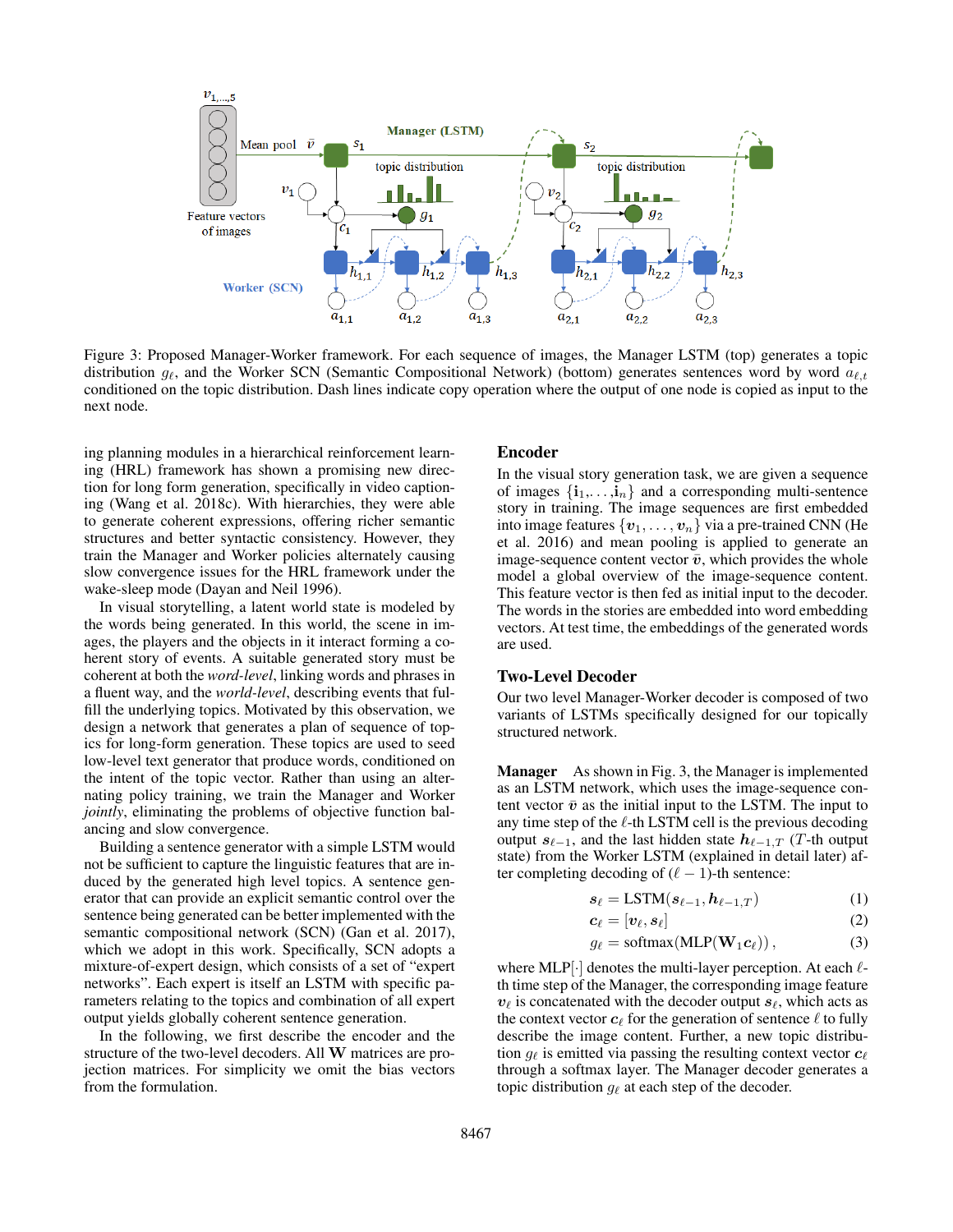Worker The worker generates sentences given the context vector  $c_\ell$  and the subgoal  $g_\ell$  using semantic compositional network (SCN) (Gan et al. 2017), as illustrated in Fig. 3.

Specifically, we define two weight tensors  $W_3 \in$  $\mathbb{R}^{n_h \times n_x \times K}$  and  $\mathbf{W}_4 \in \mathbb{R}^{n_h \times n_h \times K}$ , where  $n_h$  is the number of hidden units,  $n_x$  is the dimension of word embedding and K is the number of topics. The k-th 2D "slice" of  $\mathbf{W}_3[k]$ and  $\mathbf{W}_4[k]$  represents parameters of the k-th expert. All K experts work cooperatively to generate an output  $a_{\ell,t}$ :

$$
a_{\ell,t} = \text{softmax}(\text{MLP}(\mathbf{W}_2 \boldsymbol{h}_{\ell,t}))
$$
(4)

$$
\boldsymbol{h}_{\ell,t} = \sigma(\mathbf{W}_3(\boldsymbol{g}_{\ell})\boldsymbol{x}_{\ell,t-1} + \mathbf{W}_4(\boldsymbol{g}_{\ell})\boldsymbol{h}_{\ell,t-1}), \qquad (5)
$$

$$
\mathbf{W}_{3}(\boldsymbol{g}_{\ell}) = \sum_{k=1}^{K} \boldsymbol{g}_{\ell}[k] \mathbf{W}_{3}[k], \ \mathbf{W}_{4}(\boldsymbol{g}_{\ell}) = \sum_{k=1}^{K} \boldsymbol{g}_{\ell}[k] \mathbf{W}_{4}[k], \tag{6}
$$

where  $x_{\ell,t-1}$  is the embedding of word  $a_{\ell,t-1}$ , and  $g_{\ell}$  is a distributed vector with topic probabilities, rather than a onehot vector. In order to reduce the number of model parameters, instead of implementing a tensor as in Eq. (6), we decompose  $\mathbf{W}_3(\mathbf{g}_\ell)$ :

$$
\mathbf{W}_3(\boldsymbol{g}_{\ell}) = \mathbf{W}_{3a} \cdot \text{diag}(\mathbf{W}_{3b}\boldsymbol{g}_{\ell}) \cdot \mathbf{W}_{3c} \tag{7}
$$

into a multiplication of three terms  $\mathbf{W}_{3a} \in \mathbb{R}^{n_h \times n_f}$ ,  $\mathbf{W}_{3b} \in$  $\mathbb{R}^{n_f \times T}$  and  $\mathbf{W}_{3c} \in \mathbb{R}^{n_f \times n_x}$ , where  $n_f$  is the number of factors. The same factorization is also applied to  $\mathbf{W}_4(\mathbf{g}_\ell)$ .  $W_{3a}$  and  $W_{3c}$  are shared by all the topics, while the diagonal term, diag( $\mathbf{W}_{3b}\mathbf{g}_{\ell}$ ), depends on the learned topics. Therefore, Eq. (7) *implicitly* defines K LSTMs. Our Worker model can be considered as training an ensemble of up to  $K$  LSTMs simultaneously. When the Manager emits a subgoal to the Worker, it also *implicitly* selects the corresponding LSTMs according to topics' probabilities to generate the current sentence.

After a special end-of-sentence token is generated, the last hidden state  $h_{\ell,T}$  of the Worker is sent to the Manager to emit the next subgoal  $g_{\ell+1}$  distribution. This decoder defines the Worker policy, which maps the current state to the vocabulary distribution given the goal distribution to sample the next word.

### Loss Functions

Training a story generator using MLE produces stories that are locally coherent, but lack the topical content of the image thread. Using a scoring function that rewards the model for capturing story semantics, the model learns to produce generations that better represents the world state. We design loss functions to train the policies based on this goal.

Manager Loss The Manager constructs a plan by generating a semantic concept (*i.e.*, topic) for each image in sequence and is trained using MLE objective conditioned on the previous output and the current state information from the Worker  $h_{\ell-1,T}$ . It minimizes the negative log likelihood of predicting the next topic in the story given ground-truth topics  $g_{\ell}^*$ :

$$
\mathcal{L}_{\text{mle}}^{M}(\theta_{m}) = -\sum_{\ell=1}^{n} \log p_{\theta_{m}}(g_{\ell}^{*}|g_{1}^{*},\ldots,g_{\ell-1}^{*},h_{l-1,T}), \quad (8)
$$

where  $\theta_m$  is the parameter vector of the Manager. This high-level semantic concept constrains the Worker's sentence generation policy. In the experiments, we define how we extract the ground-truth topic sequences  $g_{1...n}^*$  from the stories.

Worker Loss The Worker is responsible for generating sentences word by word. We define two different loss functions for the Worker training. The first is the MLE loss, which corresponds to the maximum-likelihood training:

$$
\mathcal{L}_{\text{mle}}^W(\theta_w) = -\sum_{\ell=1}^n \sum_{t=1}^T \log p_{\theta_w}(y_{\ell,t}^* | y_{\ell,1}^*, \dots, y_{\ell,t-1}^*, g_\ell, \mathbf{c}_\ell), \quad (9)
$$

where  $\theta_w$  is the parameter vector of the Worker;  $y_\ell^*$  is the ground-truth sentence and  $y_{\ell,t}^*$  denotes the t-th word in sentence  $y_{\ell}^*$ . The generation is conditioned on the goal distribution  $g_\ell$  from the Manager and the context vector  $c_\ell$ .

For the second loss, we assume the worker policy is stochastic and we learn it using the self-critical approach of (Rennie et al. 2017). In self critical training, the model learns to gather more rewards from its generations by randomly sampling sequences that achieve higher reward than its best greedy samples. Two separate output sequences are sampled at each training iteration t: The first  $\hat{y}$  is generated by randomly sampling from the model's distribution  $p_{\theta_w}(\hat{y}_{\ell,t}|\hat{y}_{\ell,1}, \ldots, \hat{y}_{\ell,t-1}, g_\ell, c_\ell)$ . The model's own outputs are the inputs at the next time step, acting similarly to test time conditions. Once the sentence is generated, a reward  $\hat{r}$  is obtained. A second sequence  $y^*$ , is generated by greedily sampling from the model's distribution  $p_{\theta_w}(y_{\ell,t}^\star | y_{\ell,1}^\star, \ldots, y_{\ell,t-1}^\star, g_\ell, \boldsymbol{c}_\ell)$  at each time step  $t$  and a reward  $r^*$  is obtained. The following loss is used to train the self-critical RL method using the generated sequences and both rewards:

$$
\mathcal{L}_{\mathrm{rl}}^{W}(\theta_{w}) = -(r^{\star} - \hat{r}) \tag{10}
$$
\n
$$
\sum_{\ell=1}^{n} \sum_{t=1}^{T} \log p_{\theta_{w}}(\hat{y}_{\ell,t} | \hat{y}_{\ell,1}, \dots, \hat{y}_{\ell,t-1}, g_{\ell}, \mathbf{c}_{\ell}).
$$

The model encourages generating sequences that receive more reward than the best sequence that can be greedily sampled from the current policy. This way, self-critical training allows the model to explore sequences that yield higher reward than the current best policy.

Mixed Worker Loss Minimizing the RL loss in Eq. (10) alone does not ensure the readability and fluency of the generated sentences. The model quickly learns to generate simple sequences that *exploit* the teacher for higher rewards despite producing nonsensical sentences. To remedy this, a better way is to optimize a mixed objective (Wu et al. 2016;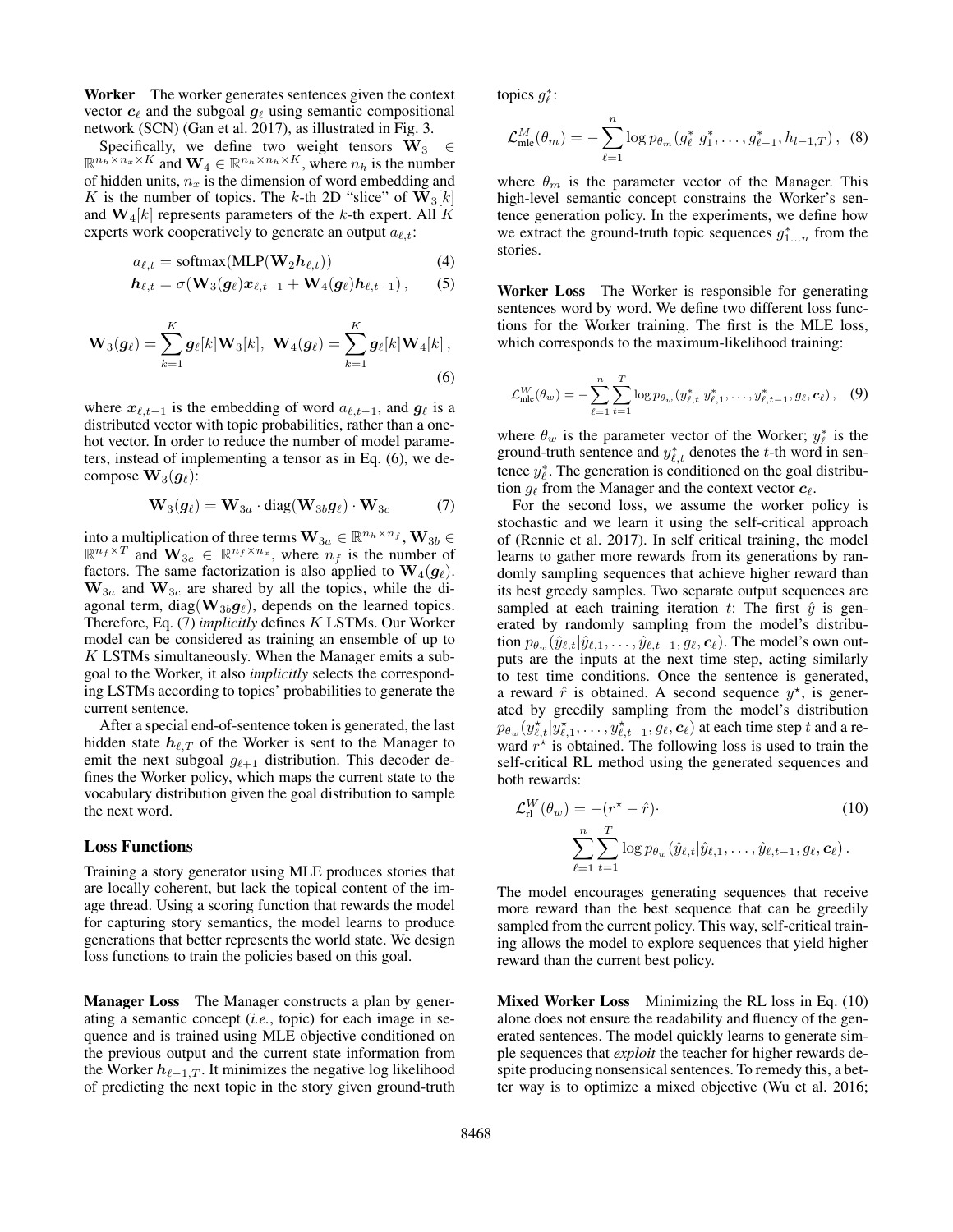Pasunuru and Bansal 2017) that balances learning for generating coherent story sentences with maintaining generator's language model:

$$
\mathcal{L}_{\text{mix}}^W = \gamma \mathcal{L}_{\text{rl}}^W + (1 - \gamma) \mathcal{L}_{\text{mle}}^W, \qquad (11)
$$

where  $\gamma \in [0, 1]$  is a scaling factor balancing the importance of  $\mathcal{L}_{\text{rl}}^W$  and  $\mathcal{L}_{\text{mle}}^W$ . For annealing and faster convergence, we start with  $\gamma = 0$  (*i.e.*, minimizing the cross-entropy loss), and gradually increase  $\gamma$  to a maximum value  $\gamma_{max} < 1$ .

#### Policy Learning

We investigate 3 objectives to combine the Manager and Worker policies in an end-to-end learning framework.

Cascaded Training The Manager and the Worker are trained independently. The manager is trained using the MLE loss  $\mathcal{L}_{\text{mle}}^M = -\sum_{\ell=1}^n \log p(\breve{g}_{\ell}^* | g_1^*, \dots, g_{\ell-1}^*)$  without any input from the Worker. Once the Manager training is converged, the Worker uses the trained Manager model to generate a topic sequence given each image sequence. The Worker is trained using the mixed loss  $\mathcal{L}_{\text{mix}}^W$  with the groundtruth topic sequence.

Iterative Training (Wake-Sleep Mode) The Manager and Worker are trained iteratively in a wake-sleep mode similar to HRL training of (Wang et al. 2018c). The Manager observes the current state  $h_{\ell-1,T}$  after the Worker generates sentence  $\ell - 1$ , and produces a topic distribution  $g_{\ell}$  for the generation of sentence  $\ell$ . The Worker takes as input a state  $h_{\ell,t-1}$  and a topic distribution  $g_{\ell}$ , and predicts its next action  $a_{\ell,t}$ , *i.e.*, the t-th word in sentence  $\ell$ . Note that the the topic distribution  $g_{\ell}$  at Manager decoder time  $\ell$  serves as a guidance and remains a constant input to the Worker decoder during the whole process of generating sentence  $\ell$ .

In the early stage of training, we set  $\gamma = 0$  to pretrain the Worker policy with  $\mathcal{L}_{\text{mle}}^W$ . This ensures that our Worker RL agent training starts at a good initialization point. After the warm-up pre-training, the Worker policy and the Manager policy are trained iteratively while keeping the other one fixed, using the losses  $\mathcal{L}_{\text{mle}}^M$  and  $\mathcal{L}_{\text{mix}}^W$ , respectively. In training the Worker, a sentence-level CIDEr score (Vedantam, Lawrence Zitnick, and Parikh 2015) is used as the intermediate reward, which measures how well a local sentence matches the ground-truth.

**Joint Training** Iterative training may yield instability and slow convergence issues in objective function optimization. An alternative is to use a joint training scheme to enable the Manager and Worker to backpropogate from each other's losses and optimize globally. We introduce a new joint training objective combining the Manager and the Worker losses:

$$
\mathcal{L}_{\text{joint}} = (1 - \gamma_1)\mathcal{L}_{\text{mle}}^M + \gamma_1(\gamma_2 \mathcal{L}_{\text{rl}}^W + (1 - \gamma_2)\mathcal{L}_{\text{mle}}^W). (12)
$$

Similar to iterative training, in the early stages of training, we set  $\gamma_2 = 0$  to pretrain the Worker policy with MLE loss. After the warm-up pre-training, the Worker policy and the Manager policy are trained jointly using Eq. (12). Here, we also use sentence-level CIDEr score as the intermediate reward. While the Worker aims to learn a better sentence generator, the Manager aims to learn a better paragraph planner by optimizing for high-level topic semantics. The Manager's parameters are updated based on the rewards the Worker receives upon generating a story.

Sentence Level Credit Assignment The Worker takes actions by generating words until a special end-of-sentence token is reached, then it obtains a reward. We evaluate the model on story level until all sentences are generated. In multi-sentence generation tasks, the final reward after full story is generated can be a weak signal. To alleviate that, we also use *intermediate* rewards by assigning sentence-level rewards, by evaluating how well the current generated sentence matches the ground-truth. This intermediate reward helps alleviate the reward sparsity problem, and in experiments, we found that it also helps reduce sentence and word repetition issues, yielding more diverse stories.

#### Experimental Results

Dataset For learning and evaluation we use the VIST dataset (Huang et al. 2016), which are collected from Flickr albums and then annotated by Amazon's Mechanical Turk (AMT). Each story has 5 images and 5 corresponding descriptions. After filtering out broken images, we obtain 19,828 image sequences with 49,629 stories in total. On average, each image sequence is annotated with roughly 2.5 stories. The 19,828 image sequences are partitioned into three parts, 15,851 for training, 1,976 for validation and 2,001 for testing, respectively. Correspondingly, the 49,629 stories are also split into three parts, 39,676 for training, 4,943 for validation and 5,010 for testing, respectively. The vocabulary consists of 12,977 words.

Training We extract the image features with ResNet-152 (He et al. 2016) pretrained on the ImageNet dataset. The resulting image feature vector  $v$  has 2,048 dimensions. We use the GLove embedding vectors of (Pennington, Socher, and Manning 2014) for word embedding initialization.

Since the VIST dataset (Huang et al. 2016) is originally not annotated with topic sequences, we use clustering to generate golden topic sequences. Specifically, we use a simple k-means algorithm to cluster the ResNet-152 image features into  $K$  clusters, where each cluster implicitly defines a topic, and the sentences are then considered as belonging to the same cluster as the corresponding images.

#### Results

Scores We compute BLEU-4 (Papineni et al. 2002), METEOR (Banerjee and Lavie 2005), CIDEr (Vedantam, Lawrence Zitnick, and Parikh 2015), ROUGE-L (Lin 2004), and SPICE (Anderson et al. 2016) metrics for evaluation.

Baselines We provide results reported in previous methods: (Huang et al. 2016) adds a decoder-time heuristic method to alleviate the repetition issue when generating stories, (Liu et al. 2017b) uses an additional cross-modality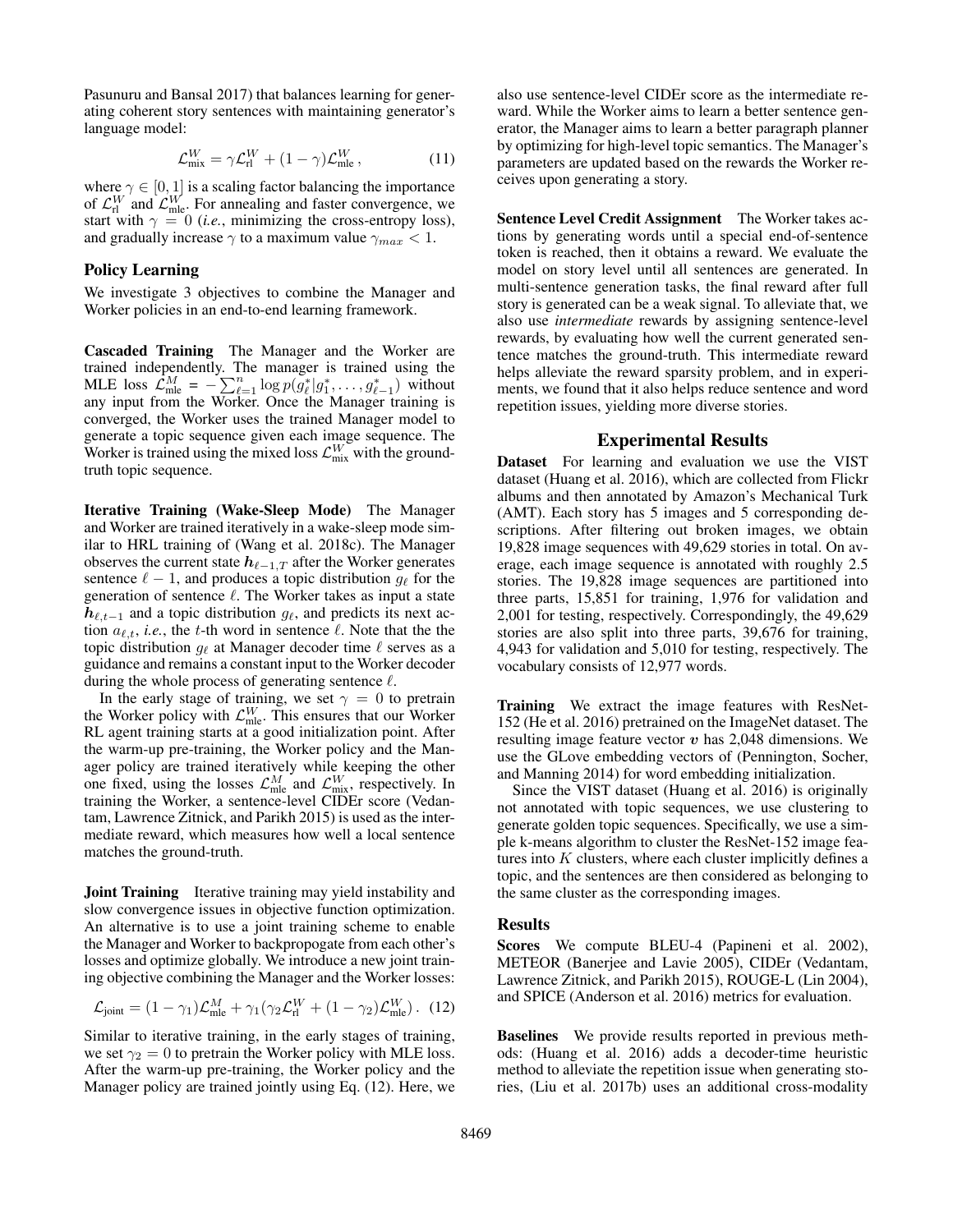| Methods                                    | BLEU-4                   | ROUGE-L | CIDEr-D | METEOR-v1 | METEOR-v2 | <b>SPICE</b> |  |  |  |
|--------------------------------------------|--------------------------|---------|---------|-----------|-----------|--------------|--|--|--|
| $seq2seq + heuristics$ (Huang et al. 2016) | 3.50                     |         | 6.84    | 10.25     | 31.4      |              |  |  |  |
| BARNN (Liu et al. 2017b)                   |                          |         |         |           | 33.3      |              |  |  |  |
| h-attn-rank (Yu, Bansal, and Berg 2017)    | $\overline{\phantom{0}}$ | 29.8    | 7.38    |           | 33.9      |              |  |  |  |
| AREL (Wang et al. 2018b)                   | 14.1                     | 29.6    | 9.5     |           | 35.2      |              |  |  |  |
| Show, Reward & Tell (Wang et al. 2018a)    | 5.16                     |         | 11.35   | 12.32     |           |              |  |  |  |
| <b>Our Baselines</b>                       |                          |         |         |           |           |              |  |  |  |
| Baseline LSTM (MLE)                        | 7.32                     | 27.34   | 7.52    | 8.04      | 31.43     | 7.03         |  |  |  |
| Baseline LSTM (RL)                         | 8.16                     | 27.52   | 7.64    | 8.31      | 31.52     | 7.57         |  |  |  |
| HRL (Wang et al. 2018c)                    | 8.94                     | 27.90   | 8.72    | 11.4      | 32.67     | 8.73         |  |  |  |
| 16 Topics                                  |                          |         |         |           |           |              |  |  |  |
| Worker+Random topics                       | 4.70                     | 23.04   | 3.90    | 5.43      | 27.11     | 5.54         |  |  |  |
| HSRL w/ Cascaded Training                  | 10.38                    | 30.14   | 9.65    | 12.32     | 34.73     | 9.62         |  |  |  |
| HSRL w/ Iterative Training                 | 11.23                    | 30.32   | 9.68    | 12.83     | 34.82     | 9.87         |  |  |  |
| HSRL w/ Joint Training                     | 11.64                    | 30.61   | 9.73    | 13.27     | 34.95     | 10.25        |  |  |  |
| Worker+GTT                                 | 13.41                    | 31.53   | 10.82   | 14.27     | 35.48     | 12.83        |  |  |  |
| <b>64 Topics</b>                           |                          |         |         |           |           |              |  |  |  |
| <b>HSRL</b> w/ Cascaded Training           | 11.95                    | 30.06   | 10.03   | 13.34     | 34.81     | 12.42        |  |  |  |
| HSRL w/ Iterative Training                 | 12.04                    | 30.65   | 10.34   | 13.42     | 35.21     | 12.66        |  |  |  |
| HSRL w/ Joint Training                     | 12.32                    | 30.84   | 10.71   | 13.53     | 35.23     | 12.97        |  |  |  |
| Worker+GTT                                 | 14.68                    | 32.73   | 12.63   | 16.32     | 36.22     | 14.34        |  |  |  |
|                                            |                          |         |         |           |           |              |  |  |  |

Table 1: Evaluation results for generated stories by models and baselines. bold the top performing result. The Worker+Random topics and Worker+GTT are the lower and upper bound scores for our Hierarchically Structured RL (HSRL) model.

embedding model to regularize the story generation model, while (Yu, Bansal, and Berg 2017) uses a hierarchical model, and considers performing album summarization and storytelling simultaneously. All these models are trained using the MLE loss. Recently, (Wang et al. 2018b) and (Wang et al. 2018a) proposes the usage of a learned reward in an RL setup for improving the performance. Our model also uses RL, but with a different focus on using learned topics for effective paragraph planning.

Note that we observe some discrepancy in the reported results of the related work (see Table 1). Specifically comparing to closest works to ours, in (Wang et al. 2018a), a high CIDEr-D and a low BLEU-4 score is reported, while in (Wang et al. 2018b) even though a much higher BLEU-4 score is reported, their CIDEr-D score is much lower. These discrepancies are possibly due to differences in data preprocessing and evaluation scripts.

Therefore, for fair comparison, we mainly focus on comparing our results with the following re-implemented baselines: Baseline LSTM (MLE) is trained with cross-entropy loss using Eq. (9), while Baseline LSTM (RL) is trained with self-critical REINFORCE loss using Eq. (10). We reimplemented the HRL approach in (Wang et al. 2018c) for our task, and also implemented a variant of our model, Worker+Random topics, which learns a Worker decoder without the Manager decoder but randomly samples a sequence of topics from an interval of  $[1, K]$ , where K is the total number of topics. We use this baseline as a lower-bound of our model. Similarly, we also implemented a variant of our model, Worker+GTT, again with only a Worker decoder, but this time we used the ground-truth topics (GTT) as input to the Worker. We use this baseline as an upper-bound of our model. We experimented with  $K=16$  and  $K=64$ . All

Careful analysis of these three end-to-end training methods yields that the model optimized with cascaded training method performs worse than the rest of the training methods. Iterative training with HSRL improves the results over the cascaded training method across all scores, indicating the impact of sentence planning with higher-level decoder for representing higher level semantics of the story gener-

the metrics are computed by using the code released by the

**Quantitative Results** Our results<sup>1</sup> in Table 1 show that models optimized with joint training achieve the greatest improvement for all the scores. All hierarchically structured reinforced (HSRL) story generation models outperform the baseline LSTM (MLE) and LSTM (RL) training models by a margin. HRL only improves flat RL marginally in this task, while our HSRL achieved much better performance than HRL. This indicates the efficiency of using explicit topics as subgoals, rather than a latent continuous vector as used in (Wang et al. 2018c). Additionally, HSRL models consistently achieve high improvements across different number of topics against the lower-bound Worker+Random model, which was trained using random topic sequences. The joint training results are close to the upper bound Worker+GTT model, indicating the stronger performance of joint training.

COCO evaluation server (Chen et al. 2015).

ation. The model trained jointly with HSRL achieves even higher scores, across different numbers of topics, showing the benefits of training a two-level decoder network jointly rather than iteratively in an alternating training mode. The

<sup>&</sup>lt;sup>1</sup>METEOR-v1 represents the version used in the COCO evaluation server, and METEOR-v2 represents version 1.5 with HTER weights.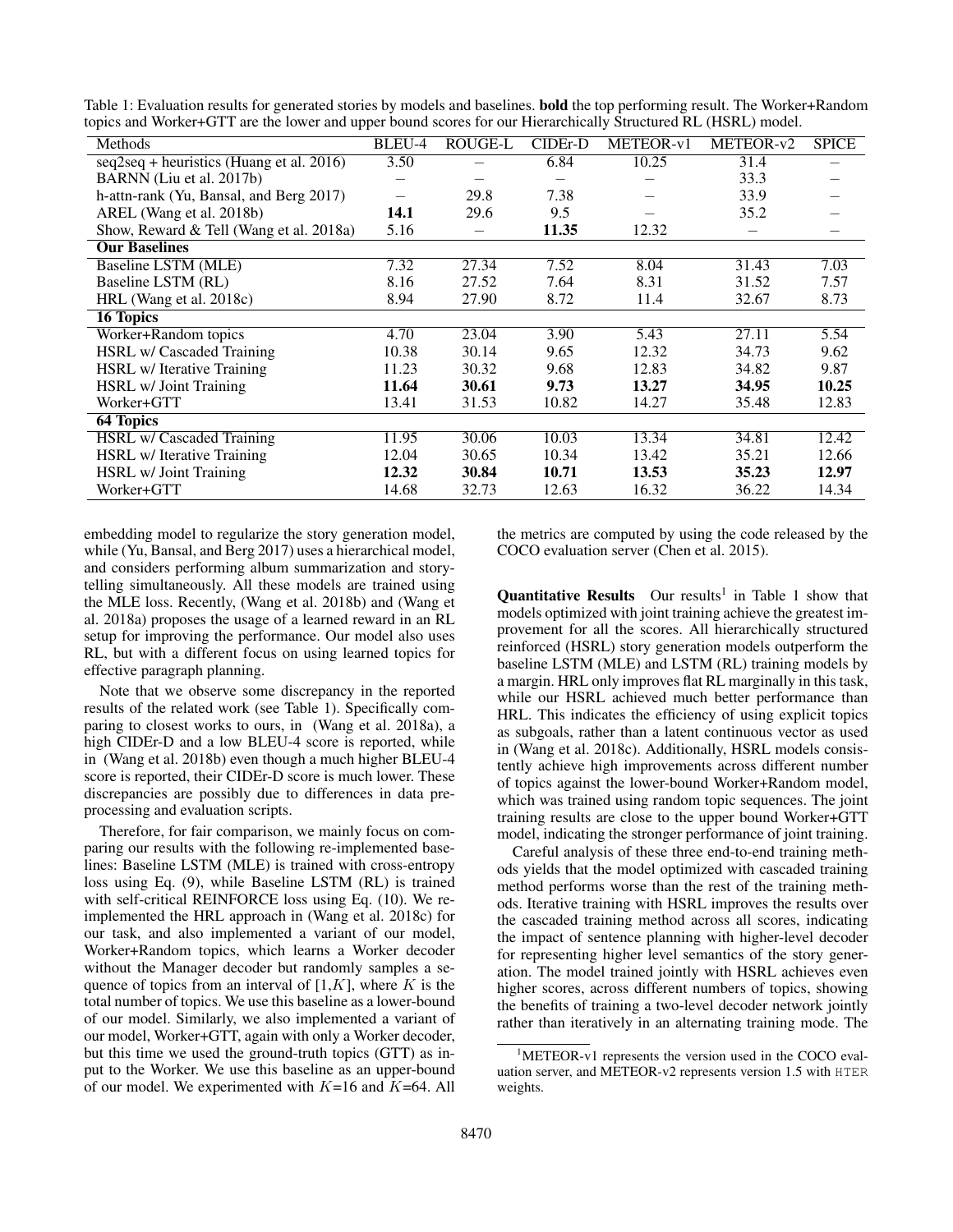

Figure 4: Example stories generated by three storytelling models. Compared to baseline models, the hierarchically structured model generates more coherent, detailed and expressive paragraphs.

success of joint training can also be attributed to the fact that at training time, both Manager and Worker have access to the ground truth topic and word sequences through reward functions and teacher forcing (Lamb et al. 2016) in MLE training, while in iterative training the Manager and Worker has access to either topics or word sequences.

Human Evaluation We perform two human evaluation tasks using Amazon Mechanical Turk: pairwise comparison and the closeness to the ground-truth story. For both tasks, we use all the 2001 test image sequences. Each image sequence is presented to the worker and the worker is requested to judge which generated story is better in terms of relevance, expressiveness and concreteness. A neutral option is provided if the worker cannot tell which one is better. The compared approaches include MLE, RL and our HSRL model. Results are summarized in Table 2. It is clearly shown that our HSRL approach is better than MLE and RL.

The second task requires the AMT-worker to judge the closeness of each story to the ground-truth story comparing against the other two generated stories. HSRL wins 55.87% tasks, RL (the second best ) wins 34.53%, while MLE only wins 9.60%. More details about human evaluation are provided in the supplementary material.

Qualitative Analysis In Fig. 2 we illustrate the paragraph generation process by explicitly showing the generated topic sequences. A high-level plan is first constructed by generating a sequence of topics, based on which a sequence of sentences are then generated. Specifically in this example, our model constructs a plan as follow: (*i*) describe the story background; (*ii*) describe the little girl, family and baby sequentially; (*iii*) end the story with "everyone had a great time".

In Fig. 4, we show two additional examples that are sampled from the test set. We compare our HSRL model with two of our baseline models and obtain the following observations. First, our HSRL model is globally coherent. It can describe images in connection to previous images more coherently. For instance, in Fig. 4(right), the model identifies that the setting of the story is *soccer game* and follows to explain that there were *players*, *field* and *team* in the scene, in accordance of their appearance in image sequences.

Table 2: Results of pairwise human comparison.

|                | <b>MLE</b> vs HSRL |       |       | <b>RL</b> vs HSRL |             |       |
|----------------|--------------------|-------|-------|-------------------|-------------|-------|
| Choice $(\%)$  | MLE.               | HSRL. | Tie   | RI                | <b>HSRL</b> | Tie   |
| Relevance      | 27.53              | 63.93 | 8.53  | 34.87             | 56.40       | 8.73  |
| Expressiveness | 24.87              | 62.53 | 12.60 | 31.60             | 55.67       | 12.73 |
| Concreteness   | 25.87              | 62.47 | 11.66 | 33.93             | 54.73       | 11.33 |

The generated stories also indicate that the sentences generated by HSRL is more diverse compared to the baselines. For instance each sentence generated by HSRL in Fig. 4(right) is different from others, which can be attributed to the fact that sentence generation is nicely controlled by the topics generated for the story. In contrast, the stories generated by two baseline models are less diverse and contains repetitions. As a by-product, it was exciting to observe that the stories generated by the HSRL are more vibrant and engaging. Just like a human-created story that touches on human emotions, we found that the story generated by the HSRL is more emotional. For example, the words "*happy, exciting/excited, fun/funny, intense, tired*" have been used 1137, 678, 316, 51, and 58 times in HSRL generated stories, and 410, 138, 291, 38 and 3 times in the RL baseline.

Finally, we also observe that the HSRL model was able to learn to exploit the reward function to include more details in the generated text. For instance, in Fig. 4(left), though stories generated by all the 3 models are reasonable, we observe less details in the stories generated by the baselines, while the salient facts like "decorated with lights, cut the cake, danced together" are captured by our model. More examples are provided in the supplementary material.

### Conclusion

We investigated the problem of generating topically coherent visual stories given an image stream and demonstrated that the use of hierarchically structured reinforcement learning can improve the generation. Analysis demonstrates that this improvement is due to the joint training of two hierarchically structured decoders, where the higher decoder is optimized for better learning high-level topical semantics, and the lower decoder optimizes to obtain more rewards for generating topically coherent sentences.